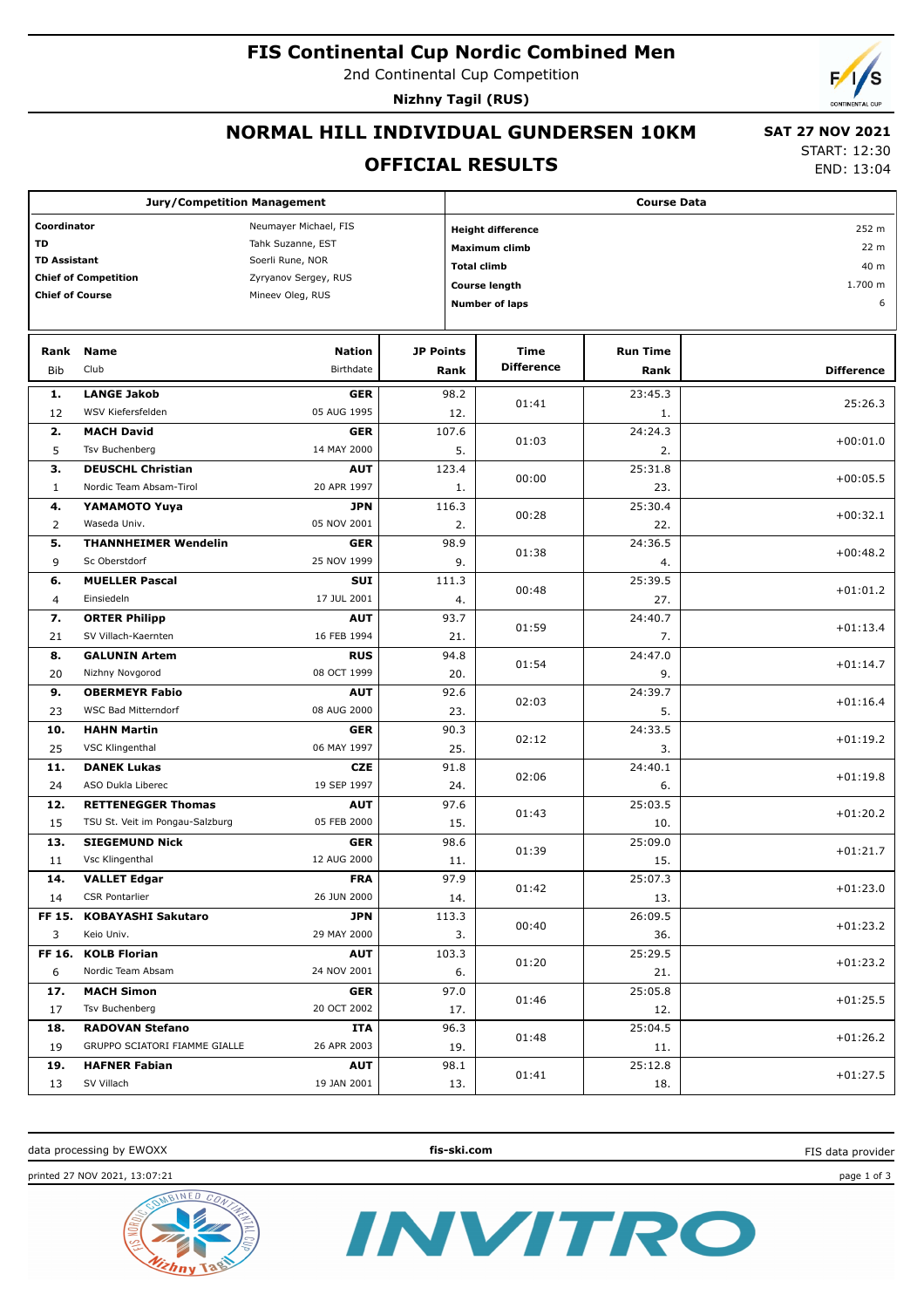### **FIS Continental Cup Nordic Combined Men**

2nd Continental Cup Competition

**Nizhny Tagil (RUS)**

# **NORMAL HILL INDIVIDUAL GUNDERSEN 10KM**

#### **SAT 27 NOV 2021**

### **OFFICIAL RESULTS**

START: 12:30 END: 13:04

| Rank           | Name                                                     | <b>Nation</b>             | <b>JP Points</b> | Time              | <b>Run Time</b> |                   |
|----------------|----------------------------------------------------------|---------------------------|------------------|-------------------|-----------------|-------------------|
| <b>Bib</b>     | Club                                                     | Birthdate                 | Rank             | <b>Difference</b> | Rank            | <b>Difference</b> |
| 20.            | <b>SHUMATE Jared</b>                                     | <b>USA</b>                | 102.5            | 01:24             | 25:43.7         | $+01:41.4$        |
| 8              | Park City Ski and Snowboard                              | 06 MAR 1999               | 8.               |                   | 28.             |                   |
| 21.            | <b>TYRODE Mael</b>                                       | <b>FRA</b>                | 88.5             | 02:20             | 25:10.0         | $+02:03.7$        |
| 28             | S.C les fourgs                                           | 31 JUL 2000               | 28.              |                   | 16.             |                   |
| 22.            | <b>ANDREWS Grant</b>                                     | <b>USA</b>                | 97.2             | 01:45             | 25:50.8         | $+02:09.5$        |
| 16             | Steamboat Springs Winter Sports Clu                      | 03 DEC 1997               | 16.              |                   | 31.             |                   |
| 23.            | <b>BARKOV Viacheslav</b>                                 | <b>RUS</b>                | 87.1             | 02:25             | 25:11.2         | $+02:09.9$        |
| 31             | SDUSHOR UOR 2 MOSCOW                                     | 28 FEB 1992               | 31.              |                   | 17.             |                   |
| 24.            | <b>RAINER Marc Luis</b>                                  | <b>AUT</b>                | 86.1             | 02:29             | 25:07.6         | $+02:10.3$        |
| 33             | SK Saalfelden-Salzburg                                   | 22 SEP 1999               | 33.              |                   | 14.             |                   |
| 25.            | <b>SCHUMANN Stephen</b>                                  | <b>USA</b>                | 80.1             | 02:53             | 24:46.6         | $+02:13.3$        |
| 40             | Park City Ski and Snowboard                              | 14 MAR 2000               | 40.              |                   | 8.              |                   |
| 25.            | <b>MILANIN Aleksandr</b>                                 | <b>RUS</b>                | 88.1             | 02:21             | 25:18.6         | $+02:13.3$        |
| 30             | Moscow UOR2                                              | 17 MAR 2000               | 30.              |                   | 19.             |                   |
| 27.            | <b>FRANK Christian</b>                                   | <b>GER</b>                | 93.0             | 02:02             | 25:51.4         | $+02:27.1$        |
| 22             | Sk Berchtesgaden                                         | 17 JUN 2001               | 22.              |                   | 32.             |                   |
| 28.            | <b>KONVALINKA Jiri</b>                                   | <b>CZE</b>                | 98.9             | 01:38             | 26:23.9         | $+02:35.6$        |
| 10             | Dukla Liberec                                            | 27 NOV 2004               | 9.               |                   | 38.             |                   |
| 29.            | <b>MARIOTTI Domenico</b>                                 | <b>ITA</b>                | 88.5             | 02:20             | 25:45.2         | $+02:38.9$        |
| 29             | C.S. ESERCITO                                            | 09 OCT 2001               | 28.              |                   | 29.             |                   |
| 30.            | <b>MASTIEV Samir</b>                                     | <b>RUS</b>                | 79.2             | 02:57             | 25:20.2         | $+02:50.9$        |
| 41             | Ekaterinburg Dinamo                                      | 13 JAN 1993               | 41.              |                   | 20.             |                   |
| 31.            | SZCZECHOWICZ Andrzej                                     | <b>POL</b>                | 96.7             | 01:47             | 26:35.1         | $+02:55.8$        |
| 18             | Ts Wisla zakopane                                        | 14 SEP 2000               | 18.              |                   | 41.             |                   |
| 32.            | <b>ZHAO Jiawen</b>                                       | <b>CHN</b>                | 81.8             | 02:46             | 25:38.5         | $+02:58.2$        |
| 37             |                                                          | 16 JAN 2001               | 37.              |                   | 24.             |                   |
| 33.<br>26      | <b>NICHOLS Evan</b><br>Ford K sayre memorial ski council | <b>USA</b><br>07 SEP 2003 | 89.2<br>26.      | 02:17             | 26:08.1<br>35.  | $+02:58.8$        |
| 34.            | <b>MICHAUD Tom</b>                                       | <b>FRA</b>                | 81.8             |                   | 25:54.6         |                   |
| 38             | Union Sportive lamoura                                   | 11 NOV 2001               | 37.              | 02:46             | 33.             | $+03:14.3$        |
| 35.            | <b>HUETTEL Simon</b>                                     | <b>GER</b>                | 83.1             |                   | 26:04.1         |                   |
| 34             | Wsv 1922 Weissenstadt                                    | 04 AUG 1999               | 34.              | 02:41             | 34.             | $+03:18.8$        |
| 36.            | <b>TERZER Dominik</b>                                    | <b>AUT</b>                | 103.2            |                   | 27:33.9         |                   |
| $\overline{7}$ | Nordic Team Absam-Tirol                                  | 19 SEP 1999               | 7.               | 01:21             | 46.             | $+03:28.6$        |
| 37.            | <b>GOUY Nils</b>                                         | <b>FRA</b>                | 70.4             |                   | 25:38.5         |                   |
| 44             | Autrans                                                  | 10 JUL 2001               | 44.              | 03:32             | 24.             | $+03:44.2$        |
| 38.            | <b>ZHAO Zihe</b>                                         | <b>CHN</b>                | 80.3             |                   | 26:19.5         |                   |
| 39             |                                                          | 29 JUL 2000               | 39.              | 02:52             | 37.             | $+03:45.2$        |
| 39.            | <b>RAKPAROV Chingiz</b>                                  | <b>KAZ</b>                | 82.2             |                   | 26:27.8         |                   |
| 36             |                                                          | 05 JUL 1995               | 36.              | 02:45             | 39.             | $+03:46.5$        |
| 40.            | <b>WANG Bingrong</b>                                     | <b>CHN</b>                | 67.6             |                   | 25:47.6         |                   |
| 46             |                                                          | 04 OCT 1995               | 46.              | 03:43             | 30.             | $+04:04.3$        |
| 41.            | <b>VINOGRADOVS Markuss</b>                               | <b>LAT</b>                | 86.3             |                   | 27:07.1         |                   |
| 32             | Lidojosais Slepotajs                                     | 27 MAY 2002               | 32.              | 02:28             | 45.             | $+04:08.8$        |
| 42.            | <b>GASIENICA-CIAPTAK Maciej</b>                          | <b>POL</b>                | 72.5             |                   | 26:35.4         |                   |
| 43             | AZS Zakopane                                             | 30 JAN 2002               | 43.              | 03:24             | 42.             | $+04:33.1$        |
| 43.            | <b>AMANKELDIULY Magzhan</b>                              | <b>KAZ</b>                | 68.2             |                   | 26:29.7         |                   |
| 45             |                                                          | 26 SEP 2003               | 45.              | 03:41             | 40.             | $+04:44.4$        |
|                |                                                          |                           |                  |                   |                 |                   |

data processing by EWOXX **fis-ski.com**







FIS data provider